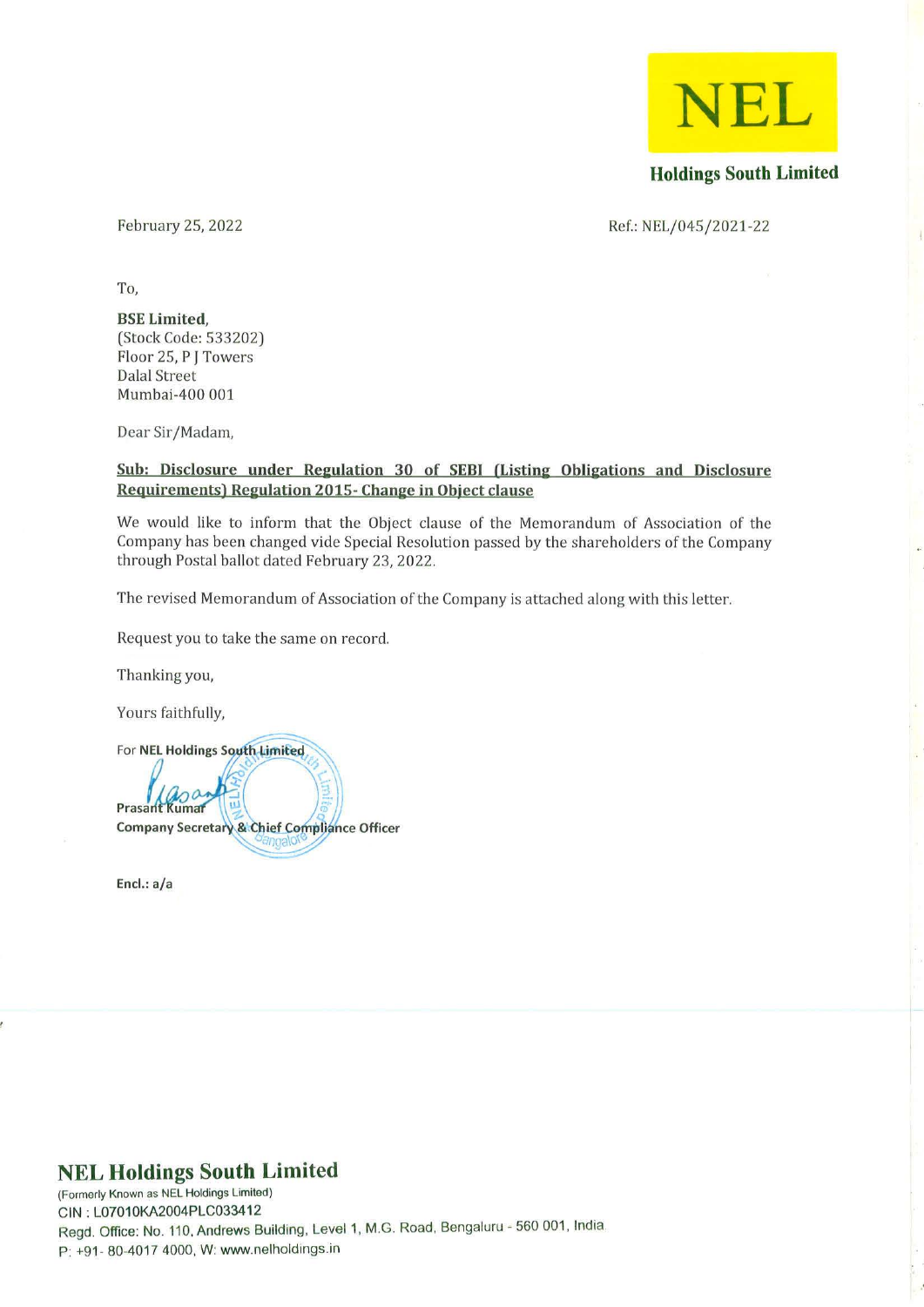# **MEMORANDUM OF ASSOCIATION**

### **OF**

# **NEL HOLDINGS SOUTH LIMITED**

*(Limited by Shares) (Incorporated under the Companies Act, 2013)* 

- I. The name of the Company is **"NEL Holdings South Limited"#l.**
- I!. The Registered Office of the Company will be situated in the State of **Karnataka.**
- III. The Objects for which the Company is established are:

#### (A) **THE MAIN OBJECTS TO BE PURSUED BY THE COMPANY ON ITS INCORPORATION:**

- *1. To carry on business of trading in land along with buy, acquire, sel/, lease to let, mortgage or otherwise to deal and trade of lands of all types including layouts and plotted developments, along with other forms of residential real estate business. Construction/Executions of infrastructure projects covering dams bridges, canals, power projects and other hydraulic* structure5~ *roads and highways and any other infra projects including with Government projects including rental housing and senior citizen housing. #2*
- 2. *(a) To carry on the business of all types of facility management services such as housekeeping, man power supply, civil, carpentry, repair, electrical, plumbing, painting, landscaping and gardening, water supply, event management services, food preparation, food supply services, kitchen maintenance services, cafeteria and catering services, laundry and linen management services, pest control services, staffing services, mail management and distribution services, waste management services, document management and retrieval services, computer hardware and software installation and maintenance services, employee and goods transportation services, vehicle and fleet management services, guest house and residence maintenance and upkeep services, stationery procurement, distribution and maintenance services, daily coffee/tea distribution services, manned guarding* service5~ *cash and valuables guarding and transportation services, cash management services, employee welfare, communication (fixed mobile and landline) facilities, installation and maintenance services, air conditioning and clean room services, carpet cleaning and floor management and for this purpose running professional training organization in the areas of electrical, plumbing, carpentry, painting, gardening, maintenance* work,~ *event management and facility management services, facilitate collection of tolls, fees, cess, rents, from users of various facilities.*

 $#1$  \*Name of the Company changed from NEL Holdings Limited to NEL Holdings South Limited pursuant to a Special *Resolution dated August 10, 2020 passed by the Shareholders of the Company through Postal Ballot. #2* Clause 1 of the Main object of the Company got deleted and replaced by the new clause w.e.f 23.02.2022 pursuant to a *Special Resolution passed by the Shareholders of the Company through Postal Ballot.*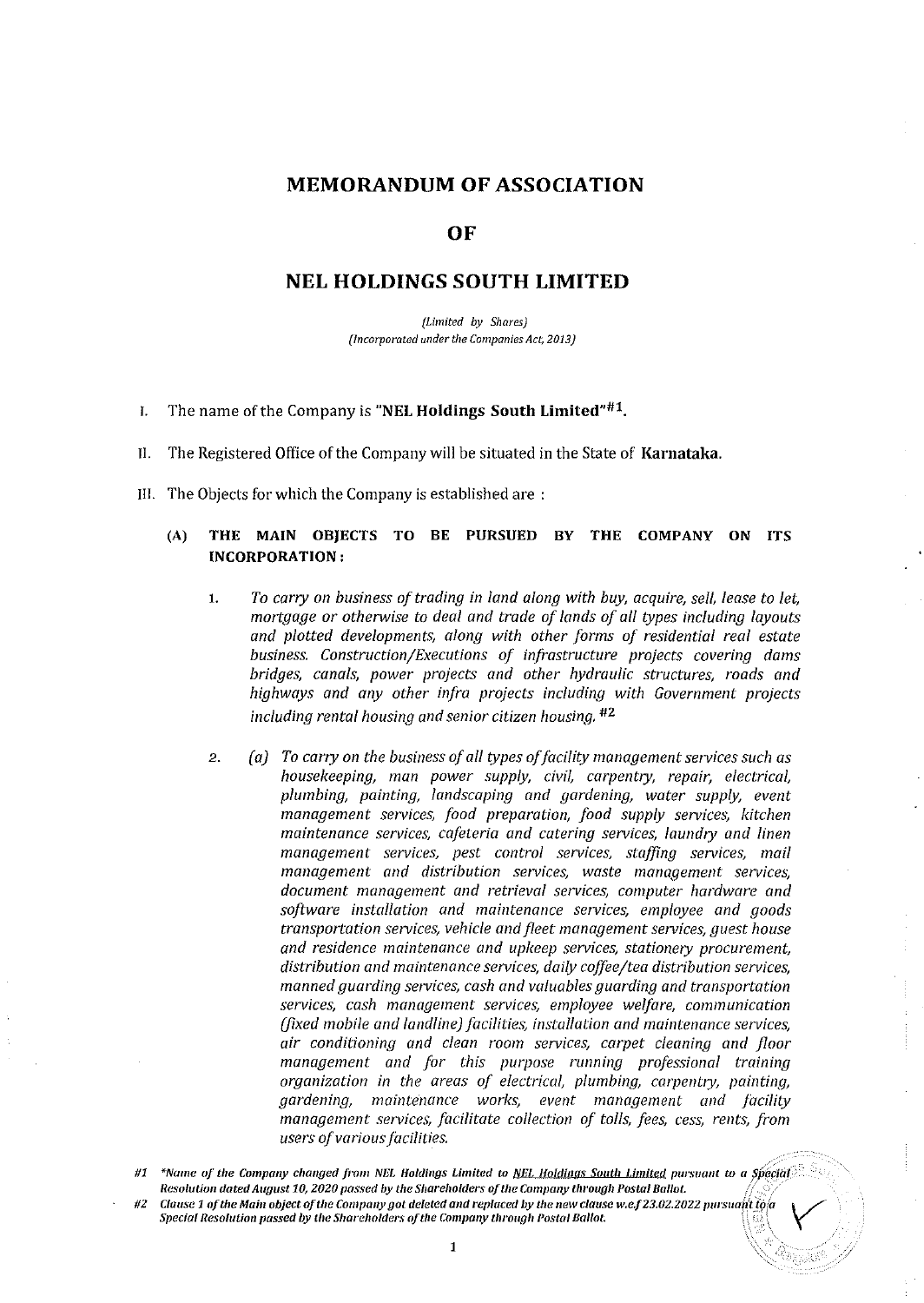- *(b) To carty on in India and abroad the business to provide all kinds and types of security as services, including but not limited to, security services, monitoring services, surveillance services, protection services, guarding services, manned guarding services, sentinel services, training services, and other similar services, for all movable and immovable properties, assets, goods, chattels, buildings, roads, hoUSing, residential, commercial and industrial complexes, telecom, complexes, telecom towers, base stations, defense establishments, windmills, solar farms and other establishments, airport, naval base, army camps and stations malls, stadiums, theatres, and all other premises; whether with or without manpower or with use of electronic devices and using all kinds of technologies, whether existing or that may be invented in future, including audio, video, data, net, IP, satellite, microwave, robotics, Central Monitoring Stations, Video Monitoring Stations, and other similar monitoring stations or facilities; security protection and management systems; Cameras; Access cards, Remote monitoring, Control Panel, Access control and Biometric systems, Intrusion Detection systems, Security gadgets, Parking control, Badging systems, Communication and Data systems and other similar systems, equipment and gadgets; or through security personnel at various levels, including guards, supervisors, officers, managers, and providing manpower response through patrol team, beat marshals, battalion or like, whether on hire, outright basis, or otherwise; and to manufacture, make, produce, assemble, customize, process, buy, purchase, sale, transier, barter, exchange, import, export, hire, license, use, dispose oj, operate, distribute, acquire, market, instal/, un instal/, connect, disconnect, arm, disarm, maintain, repair, service, condition, recondition and otherwise to deal in any manner, in all kinds and types of security systems, intelligent systems, control panels and systems, whether automated, manual, electronic, microprocessor based, intelligent, robotized, electrical, physical, or othervvise; and all kinds and types of their apparatuses, equipment; control panels, accessories, spares and parts,*  e.e. *T. v.s., speakers, lights, sensors, smart cards or any other type of cards containing digitized, data recording and like, whether for use in industrial, commercial, government, semi-government, institutional, domestic and household, wholesale, retail, residential, agricultural, defense, media, communication, telecommunication, hydrocarbon, or for any other sectors or otherwise, for the purposes of or relating to providing of safety, security, surveillance, control, monitor, watch, supervise, diligence, e-governance, alarming, signal, communication, create barriers or other similar purposes; and to provide all the above services using the various combinations of equipment, gadgets; tools, systems and manpower. #3*
- *3. To carryon the business to promote investments into consumer internet and technology in property websites, short term rental websites; holiday homes, travel*  portals, food and hospitality portals/websites. The entire gamut of proptech value *chain providing technology services on interiors and origination of consumer mortgages, etc and to Invests in equities of public listed entities and private*  entities and taking positions and stakes for trading as well as long term *acquisitions. #4*

\_`\\\\_*\\$\*#

 $\widetilde{\mathbb{X}}$  .

 $\frac{1}{3}$  $\frac{1}{4}$ 

 $\ddot{\phantom{a}}$ 

*1M Clause.1 of tile Main object oItlle Company got deleted and replaced by tile new clause w.l!.f23.02.2022* Plirst/{J~:f~o *a Special Resolution passed by the Shareholders of the Company through Postal Ballot.* 

<sup>/;&</sup>gt;:::::.:;'::',':- *113 Clause* **2** *of tile Main object of tile Company got deleted and replaced by tile new clause w,e.[23.02.2022* putf>\_~ar *to a*   $Special Resolution$  passed by the Shareholders of the Company through Postal Ballot.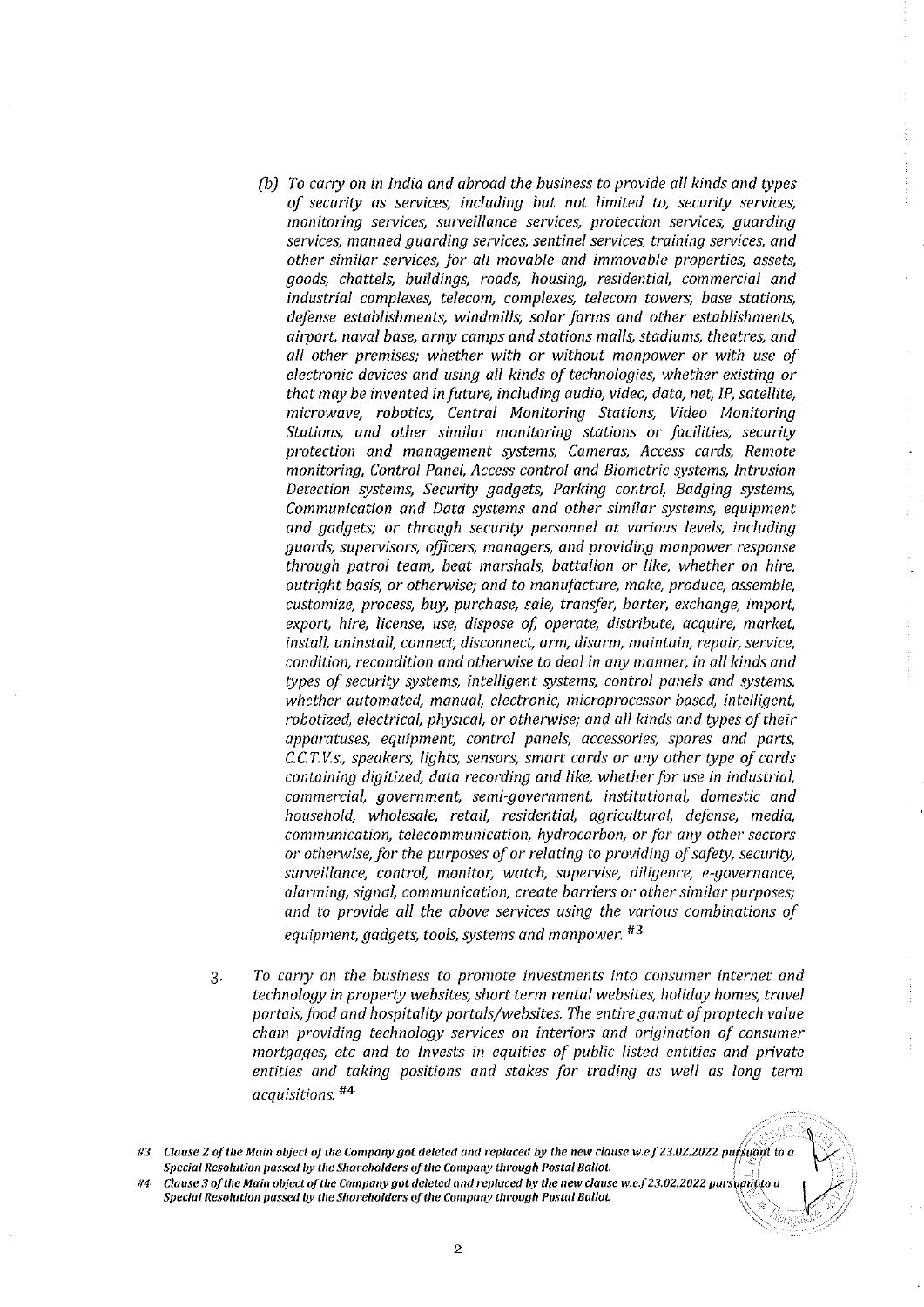# **(B) THE OBJECTS INCIDENTAL OR ANCILLARY TO THE ATTAINMENT OF MAIN OBJECTS:**

- 1. To enter into agreements and contracts with Indian or foreign individuals, companies or other organizations for technical, financial, marketing or any other assistance for carrying out all or any of the objects of the Company.
- 2. To establish and maintain agencies and other trade channels in India or any part of the world for the conduct of business of the Company and for the sale of any products, articles, materials and services for the time being at the disposal of the Company for sale.
- 3. To advertise and adopt means of making known the activities of the Company or any products, articles or goods traded or dealt in by the Company in any way as may be expedient including the posting of bills relating thereto and the issue of circulars, books, pamphlets and price lists and the conducting of competition, exhibitions and the giving of prizes rewards, scholarships and donations.
- 4. To apply for, purchase or otherwise to acquire and protect, prolong and renew trademarks, trade names, secret process, patent rights, licenses, goodwill and concessions which may appear likely to be advantageous or useful to the Company, and to spend money in experimenting and improving or seeking to improve any patents, inventions, or rights which the Company may acquire or propose to acquire or develop.
- 5. To enter into Partnership or agreements in the nature of Partnerships into any **arrangements.**
- 6. To enter into any arrangements with any Governments or State authority, municipal, local or otherwise that may seem conducive to the Company's objects all or any of them, and to obtain from any such Government or State Authority, rights, privileges and concessions which may seem to the Company capable of being conveniently carried on in connection with any main objects of the Company or otherwise calculated directly or indirectly to render any Company's properties or rights for the time being profitable.
- 7. To be interested in, promote and undertake the formation and establishment of such institutions, business pools, combines, syndicates, industrial, trading or manufacturing or subsidies any allied industry or undertakings and to carry on any such other business (industrial, trading, manufacturing) which may seem to the Company capable of being conveniently carried on in connection with the main objects of the Company or any of them or otherwise calculated directly or indirectly to render any of the Company's properties or rights for the time being profitable.

8. To buy or otherwise acquire movable or immovable, intangible properties required by the Company to construct, establish, provide, maintain and  $\alpha$ <sup>5  $\beta$ </sup>o<sub>z</sub>. Administer factories, estates, buildings, sheds, channels, electrical and red in factories, estates, buildings, sheds, channels, electrical and  $$\mathfrak{c}$$  ommunication installations, power generating installations, pipe lines, and  $\mathcal{R}$  )  $\mathcal{R}$  )  $\mathcal{R}$  is detailed and description in connection with business of the  $\mathfrak C$ ø'npany. 'angalor<sup>o</sup>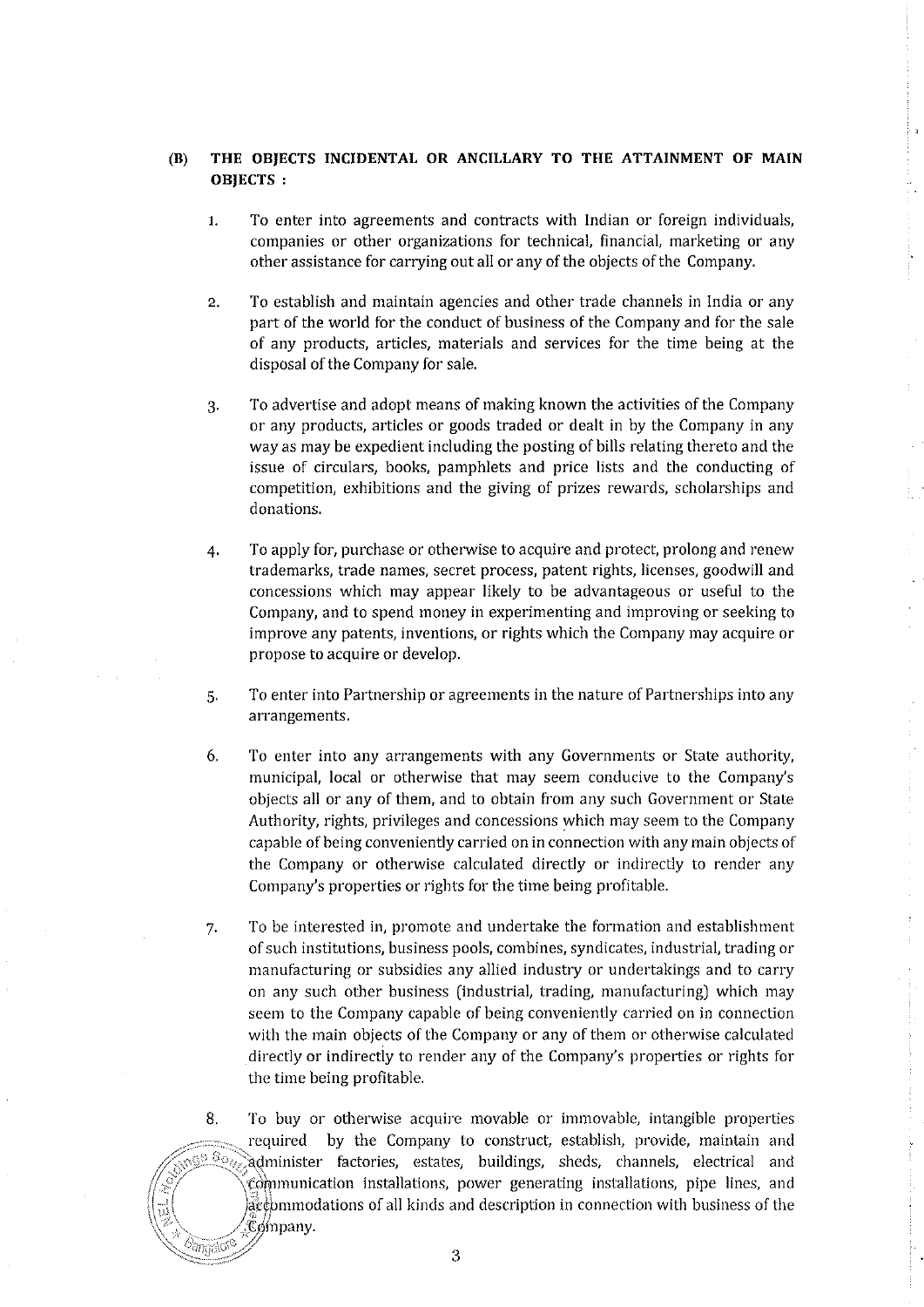- 9. To purchase or otherwise acquire and undertake the whole or any part of the business, property, rights and liabilities of any person, firm or company carrying on any business which this Company is authorized to carryon and to purchase, acquire, apply for, hold, sell and deal in shares, or debentures or of any such person, firm or company, and to conduct make or carry into effect any arrangements in regard to the winding-up of the business of any person, firm or company.
- 10. (a) To amalgamate with any company or companies.
	- (b) To buy the shares of or debentures issued by any other Company having or carrying on business similarto or allied objects of the Company and to enter into partnership with any person or persons or firm or company, having objects similar to or allied objects of the Company.
	- (e) To enter into any contracts or submit tenders of purchase rights and interests of persons who may be useful or conducive to the business of the Company; to buy off or otherwise lawfully acquire the rights of any competitors relating to the business of the Company.
- 11. To pay all the costs, charges and expenses of and incidental to the promotion, formation, registration and establishment of the Company including costs, charges and expenses of negotiations and contracts and arrangements made prior to and in anticipation of the formation and incorporation of the Company.
- 12. To remunerate (by cash or other assets or by allotment of fully or partly paid-up shares, or by a call or option on shares, debentures, or securities of this or any other Company or in any other manner), whether out of the Company's capital, profits or otherwise to any persons, firm or company for services rendered in introducing any property or business to the company, or placing or assisting to place or guaranteeing the subscription of any shares, debentures, debenture stock or other securities of the company or for any other reason which the company may think proper, subject to the provisions of the Companies Act, 2013.

 $\bar{\Sigma}$  $\frac{1}{2}$ 

- 13. To undertake and execute any trusts, the undertaking whereof may seem desirable either gratuitously or otherwise.
- 14. To draw, make, issue, accept, endorse, discount and negotiate promissory notes, hundies, bills of exchange, bills of lading, delivery orders, warehouse keeper's certificates and other negotiable, quasi- negotiable, commercial or mercantile instruments connected with the business of the Company, subject to the provisions of the Banking Regulations Act, 1949.
- 15. To open accounts with any individual, firm or company or with any Bank/s and to pay into and withdraw moneys from such accounts.
- 16. To lend or deposit moneys belonging to or entrusted to or at the disposal of the Company to such person or Company, and in particular to customers and  $\widehat{\mathcal{L}}$  and  $\widehat{\mathcal{L}}$  and  $\widehat{\mathcal{L}}$  are  $\widehat{\mathcal{L}}$  and  $\widehat{\mathcal{L}}$  as may be thought proper and to guarantee the performance of complete the performance of complete the performance of complete the performance of  $a_2$ *l*  $\frac{1}{2}$  in the Banking Regulations Act, 1949.  $\ell$ angalo $\ell$  4

" "Your managery and selected the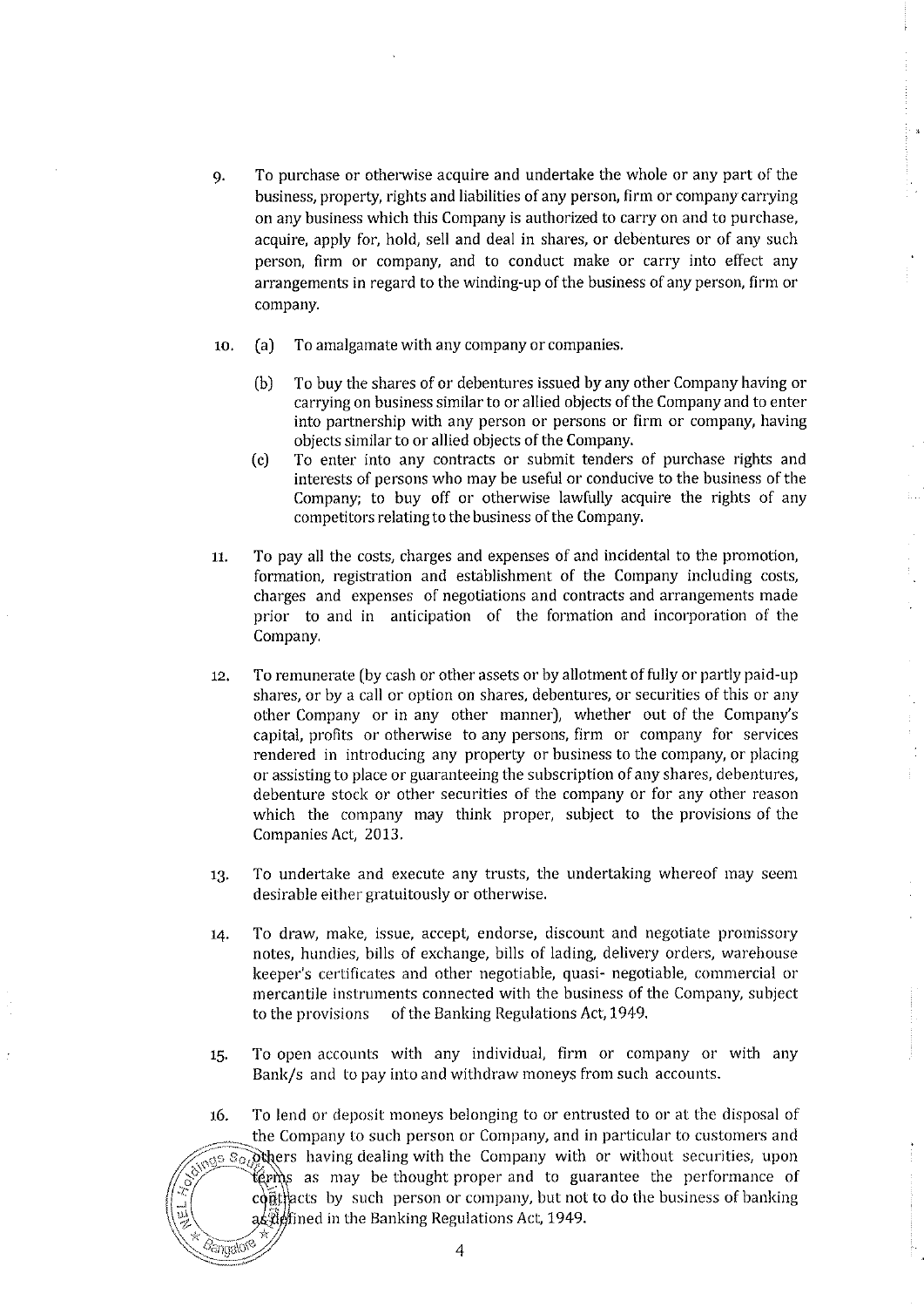- 17. To borrow or raise money from any person, bodies, corporate, financial institution banks and any other lenders with or without security or to receive money or deposits at interest or otherwise in such manner as the Company may think fit and in particular by the issue of debentures, including debentures convertible into shares of this or any other Company and in security of any such money so borrowed, raised or received, to mortgage, pledge or charge the whole or any part of the property of the property assets or revenue of the Company, present or future or pay off any such securities subject to the provisions as per Companies Act, 2013 and the rules framed there under and the directions issued by the Reserve Bank of India as may be applicable.
- 18. To make advances upon or for the purchase of materials, goods, machinery, stores and other articles required for the purposes of the Company.
- 19. To sell, mortgage, assign or lease and in any other manner deal with or dispose-off the undertaking or property of the Company or any part thereof, whether movable or immovable, for such consideration as the Company may think fit and in particular for shares, debentures or other securities of any other Company having, objects altogether or in part similar to those of this Company.
- 20. To provide for the welfare of the employees or ex-employees of the Company and the families or dependents or relatives of such persons by building or contributing to the building of houses or to grant money, pension, gratuity, bonus, payments towards insurance or other payments or by creating from time to time, subscribing or contributing to, adding or supporting provident fund, trust or conveniences and by providing or subscribing or contributing towards and establishing and maintaining Places of education, instruction recreation, hospitals and dispensaries, training and such other institutions, hostels and other assistance as the Company may think fit, calculated to benefit not only to the employees, ex-employees and their dependents and relatives of such persons but also the public generally.
- 21. Subject to the provisions of the Companies Act, 2013, to subscribe for, contribute or otherwise to assist or to grant money to charitable, benevolent, religious, scientific, national or other institutions or for any public, general or useful objects.
- 22. To distribute the properties of the Company amongst the members in specie or in kind consequent upon the winding up of the Company.
- 23. Subject to the provisions of the Companies Act, 2013, to invest, apply for and acquire or otherwise employ moneys belonging to, entrusted to or at the disposal of the company upon such terms as may be thought proper, and from time to time to vary such transactions in such manner as the company may think fit.



 $\frac{1}{2}\frac{S_{O}}{24}$  With a view to promote and advance the business of the Company, to establish, *i* provide, maintain and conduct or otherwise subsidies research laboratories  $\frac{1000}{2}$  and experimental workshops for technical research, experiments and tests of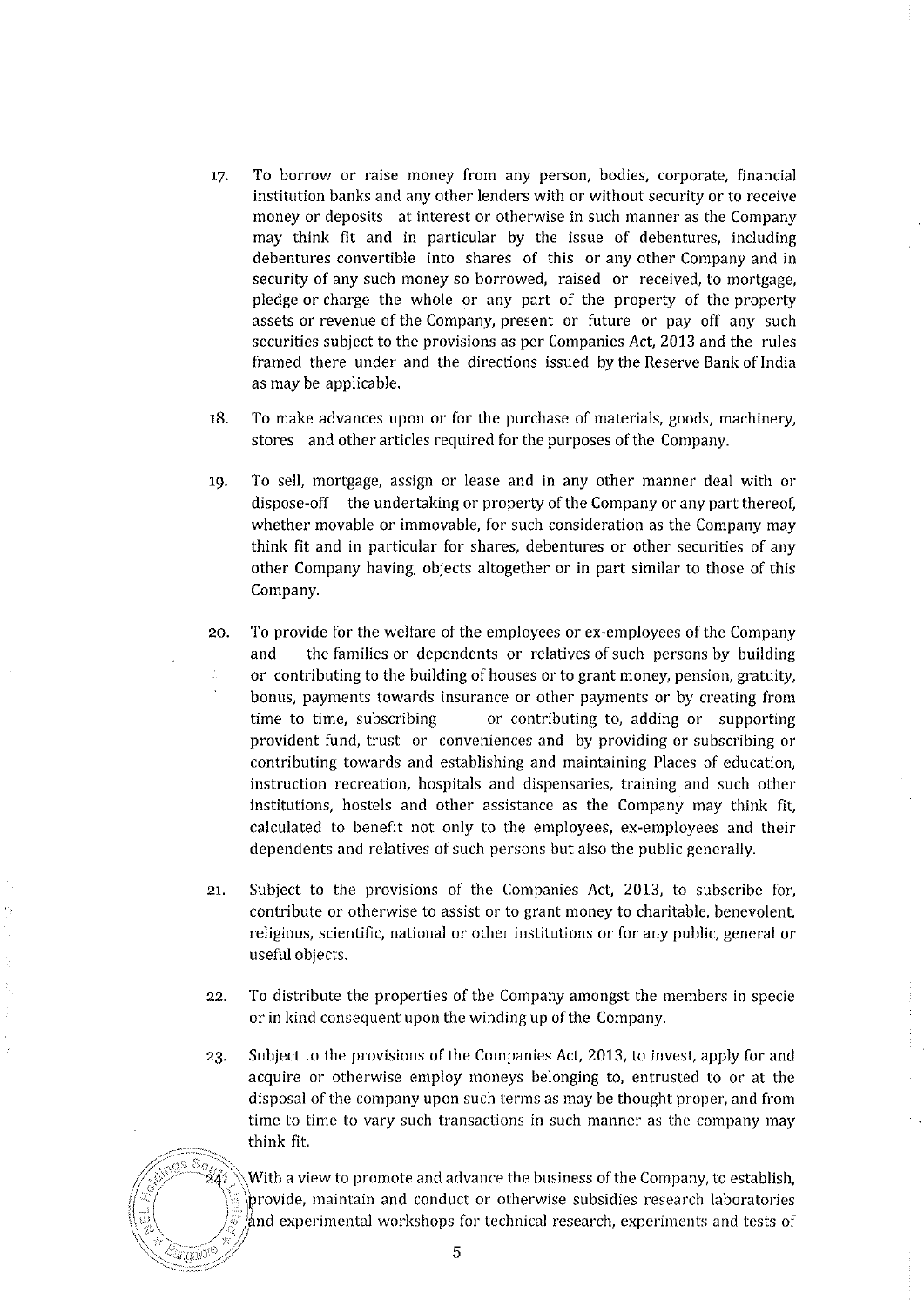all kinds and to protect any inventions of the Company by letters, patents or otherwise.

- 25. To apply for, promote and obtain under any of legislatures or other authority for enabling the Company to carry on any of its objects into effect or for any other purpose which may seem expedient or to oppose any proceedings or applications which may seem calculated directly or indirectly to prejudice the Company's interests.
- 26. To do all such other things as may be deemed incidental or conducive to the attainment of the above objects or any of them.
- *27. To carry on the business of Industrial Asset Management, electrical engineers, electro mechanical engineers, and to provide Integrated Property Management Services to all kinds of Residential and commercial establishments including Landscaping, Fire, Safety* & *Security Auditing,* E. *H.* S *Audit, Vehicle fleet management, Engineering services, Air- conditioning System cleaning, Air* & *water purification solution, Captive Power Generation plant, DG sets, Fire detection* & *firefighting systems, Telephones and Intercoms, Data and voice communication, Structured cabling, Water management, Drainage system maintenance, Civil Services, Elevator maintenance, oil* & *gas plant maintenance services, West management, Secretarial Services, Canteen* & *Pantry Services and other operational maintenance, and to establish, maintain, run and operate workshops and engineering units for manufacturing and/ or repairing and refurbishing industrial machinerie;; equipment, engineering goods and materials, tools and appliances and to design and manufacture and supply the advanced systems, high precision components, spares, components, tools and patterns required for production of high precision cast components* & *integrated*   $s$ ystems, and other related parts for industry, and to establish run industrial *laboratories including condition monitoring laboratories to facilitate diagnostic and preventive maintenance, to buy, sel/, import, export and deal with all kinds of information Systems, their accessories spares and components and to sell space and time for advertising in display devices or systems. #5*

#### **(C) THE OTHER OBJECTS NOT INCLUDED IN (A) AND (B) ABOVE:**

- 1. To carryon all or any business of travel agents, tour operators, provision of various facilities required by tourists and travelers, representatives and agents or airlines, railways, shipping liners and other carriers and promoters of tourism in India and abroad.
- 2. To carry on the business of importers, exporters, consignors, consignees, stockists, manufacturers, representatives, distributors, traders and/or otherwise deal in machinery, spare-parts, equipment and other materials used in all types of industries, commodities, agricultural produce, processed and other food products, general merchandise, handicrafts, antiques, curios and novelties of all kinds and description.

 $\mathbb{R} \setminus \mathbb{R}$  $\sqrt{\frac{1}{n}}$ 

#5

 $\frac{1}{2}$  (lovel ties of all Killus and description).<br>Clause 27 of the Other Object of the Company got deleted and replaced by the new clause w.e.f 23.02.2022<br>pursuant to a Special Resolution passed by the Shareholders of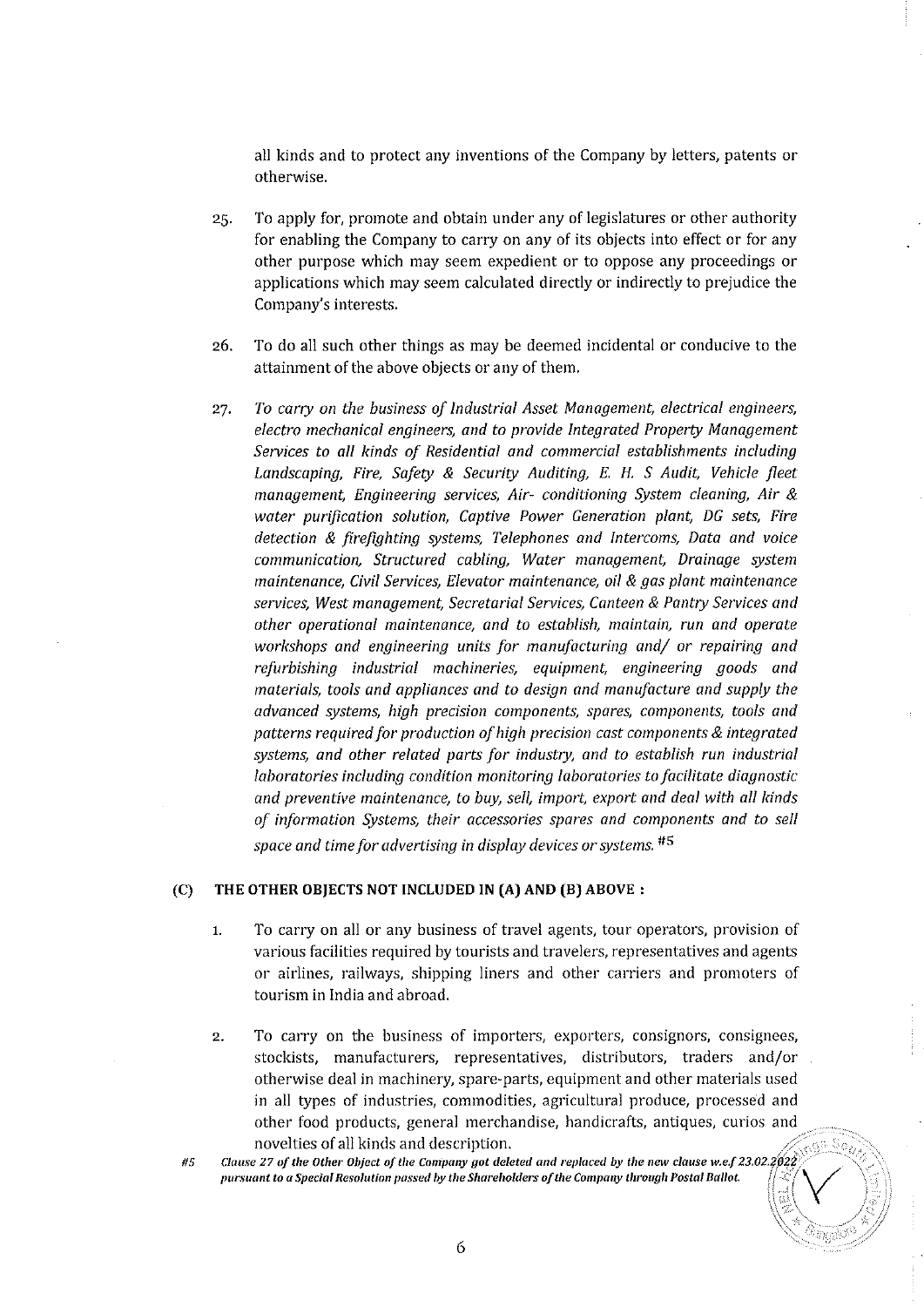- 3. To carryon the business of representatives and agents of multinational companies/enterprises and provision of liaison and other services required by them.
- 4. To carryon any other business, whether manufacturing or otherwise, that may seem to the company capable of being conveniently carried on in connection with or as ancillary to any of the business, or calculated directly or indirectly to enhance the value of, or render profitable, any of the company's property, or to further any of its objects.
- 5. To carryon the business of constructing and letting or sub-letting the use of cinema hall, theatres, picture places, multiplexes, I-max theatres, studios or other machinery apparatus, building or structure of the company for the purpose of use, exhibition, display of films, dramatic or theatrical. performances, concerts, marriages, wedding, receptions, and other entertainments or amusements, or objects allied to or of similar kind as that of the Company.
- 6. To invest in, acquire, hold, sell and deal in shares, stocks, bonds, securities, debentures, units and such other items.
- IV. The Liability of Members is Limited.
- *\*v.* The Authorised Share Capital of the Company is Rs. 150,00,00,000/- (Rupees One Hundred and Fifty Crores only) divided into 15,00,00,000 (Fifteen Crores) equity shares ofRs. 10/- (Rupees Ten Only), with the power to increase and/or reduce the Capital of the Company from time to time in accordance with the regulations of the Company and the legislative provisions for the time being in force in this behalf and with the power to divide or consolidate the shares in the Capital for the time being, into several classes or kinds and to attach thereto respectively and preferential deferred, qualified or special rights, privileges or conditions as may be determined and to vary, modify and abrogate any such rights, privileges or conditions in such manner as may be provided or determined.

*\*The Authorized Share Capital o/the Company was periodically increased to Rs. 1.00 Crore, Rs. 5.00 Crores and Rs.*  10.00 Crores vide Special Resolutions passed at the Extraordinary General Meetings of the shareholders held on *June* **3,** *2004, October* **24,** *2005 and September* **25,** *2006 respectively. At the Extraordinmy General Meeting of the shareholders held on January 11, 2007, the Authorized Share Capital of the company was divided into Class A Shares and Class B Shares with and without voting rights respectively.* 

*\*The Shareholders oJ the Company at their General Meeting held* **on** *30/09/2009 approved the amendment o/this clause and reclassified all the shares into one single class o/HquiLy shares.* 

*"'The Authorised Share Capital* **0/** *tile Company was increased to Rs. 150 C,.ores by Shareholders at tile General Meeting of the Company held on 30th September, 2009.*